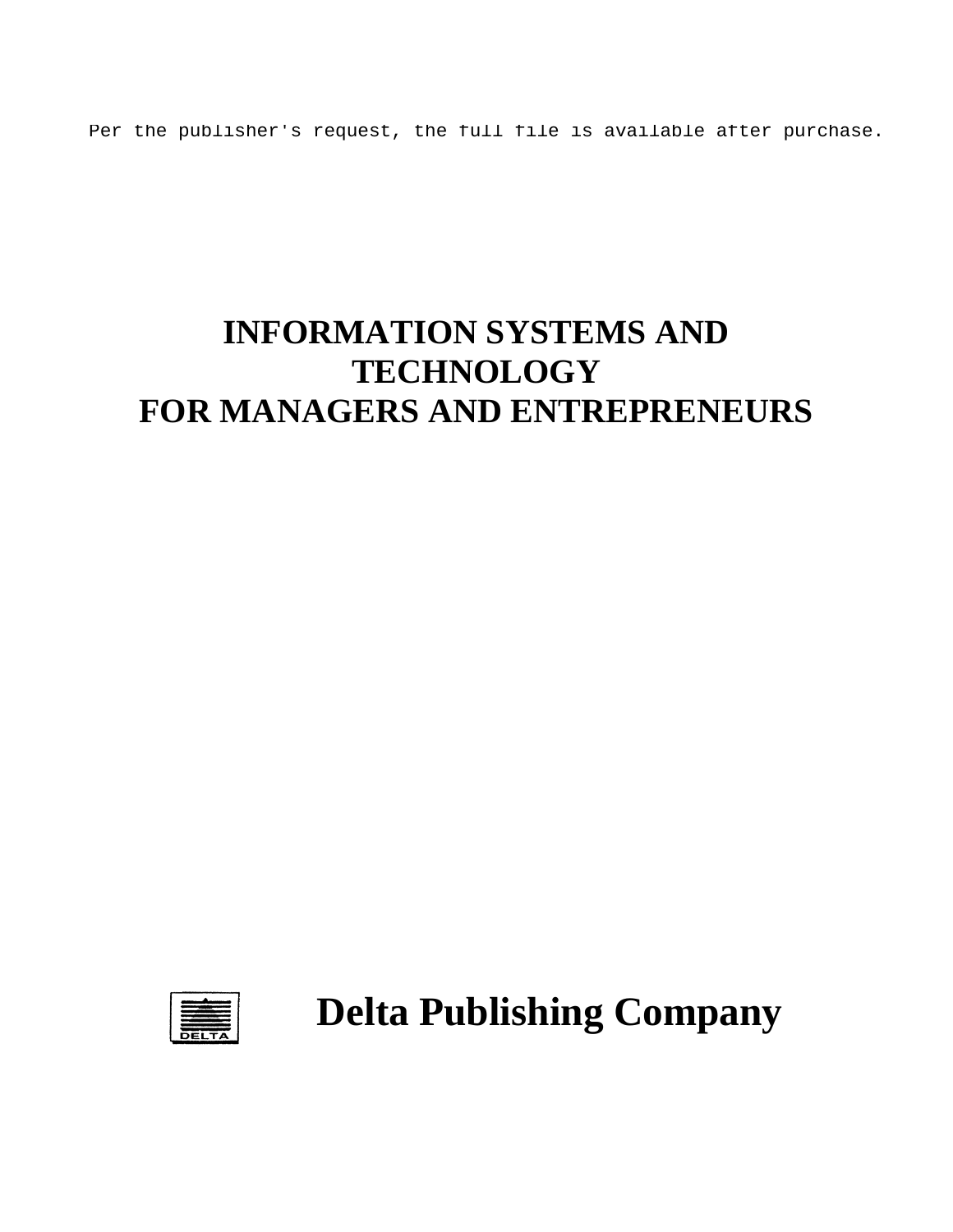Copyright 2008 *by*

#### DELTA PUBLISHING COMPANY

P.O. Box 5332, Los Alamitos, CA 90721-5332

All rights reserved. No part of this course may be reproduced in any form or by any means, without permission in writing from the publisher.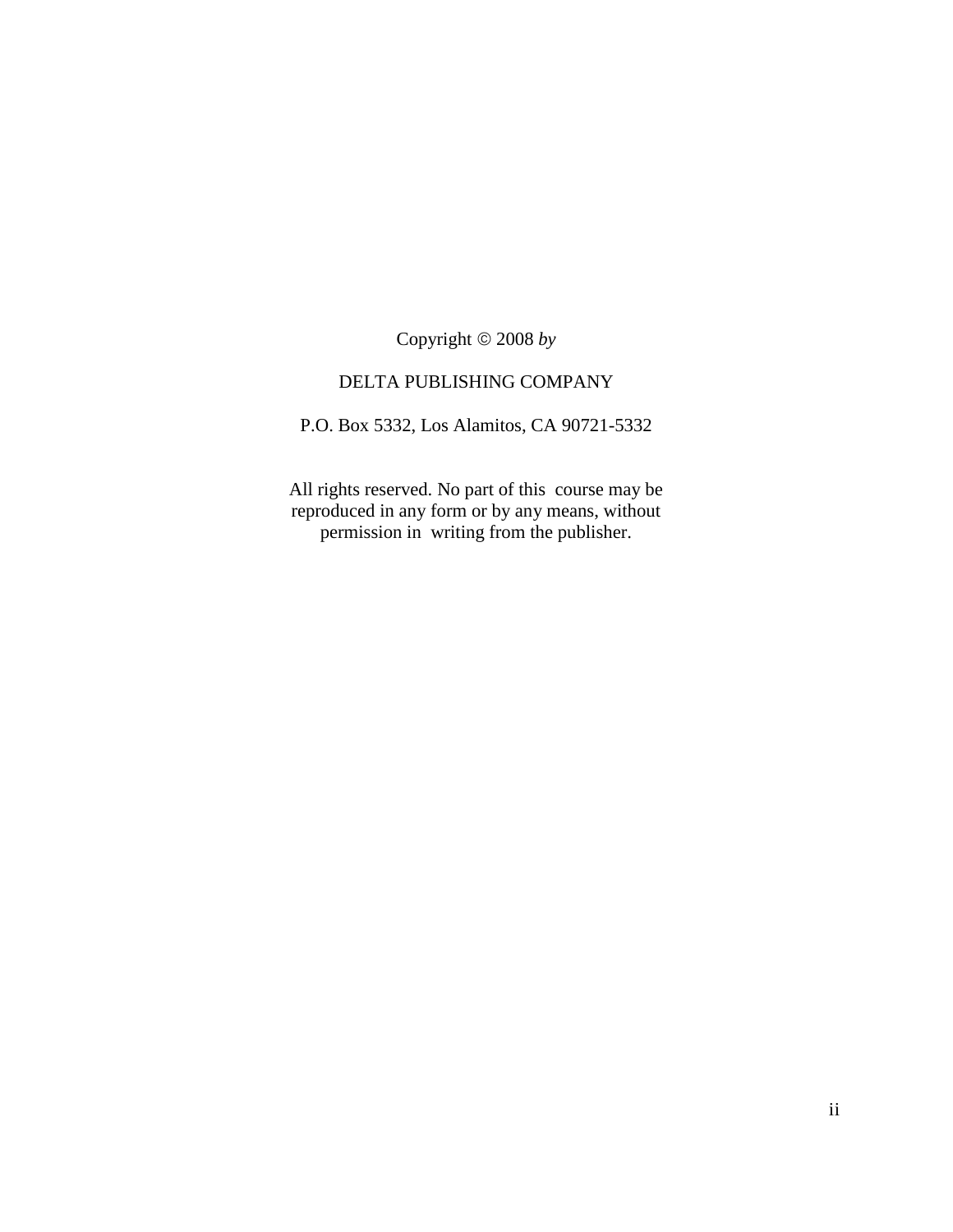### **PREFACE**

The course covers information systems in all phases of business and in all functional areas to analyze and solve business problems in the "real world." The practical and efficient use of computer technology, both software and hardware, are highlighted. All types of business applications are covered. The importance of data bases, networking, and telecommunications are clearly presented. Popular accounting, tax, finance, management, manufacturing, and marketing software are explained for easy use. Software for decision support systems (DSS), Executive Information Systems (EIS), and Artificial Intelligence (AI) such as financial modeling, budgeting, strategic planning and control, forecasting, data analysis, inventory planning, and optimization software are covered with real-life examples. "What-if" analysis and the effects of changing assumptions are discussed.

The purpose of the course is to provide a wealth of current and essential information to managers in all types of organizations so they may make optimum decisions. It gives the businessperson all he or she needs to know in the computerized financial application and modeling environment. Emerging trends in information technology are anticipated and discussed. In other words, expected developments in computers are presented so as to properly plan ahead. The professional success of a business manager depends on keeping abreast to the latest thinking and applications in information technology. This surely gives a competitive edge.

The course is written for students of information systems and business professionals in a practical, reader-friendly manner including clear illustrations. We have simplified difficult computer terminology and usage. Important topics include management information systems (MIS), selection of the best software and hardware for particular applications, business application software (e.g., accounting, finance, management, tax, marketing, and manufacturing), data bases, telecommunications and on-line services (e.g., Internet, Prodigy, CompuServe, Dow Jones, Westlaw, AICPA), and computer security and auditing. The latest multimedia trends are covered. New developments in artificial intelligence and expert systems, decision support systems, and executive information systems are covered.

The audience for this course includes accountants, tax preparers, financial managers, general managers, marketing executives, production/operations managers, purchasing managers, personnel managers, business analysts, forecasters, budget analysts, chief financial officers (CFOs), chief executive officers (CEOs), chief operating officers (COOs), chief information officers (CIOs), project managers, consultants, systems analysts, and computer support staff. Businesspeople in large, medium, and small companies will benefit. Private and nonprofit entities will find the material of equal value.

In conclusion, the course shows clearly how computers can aid the business manager in efficiently performing his or her functions. His or her success depends on being up-to-date in the computer environment and having all information immediately available to make successful decisions.